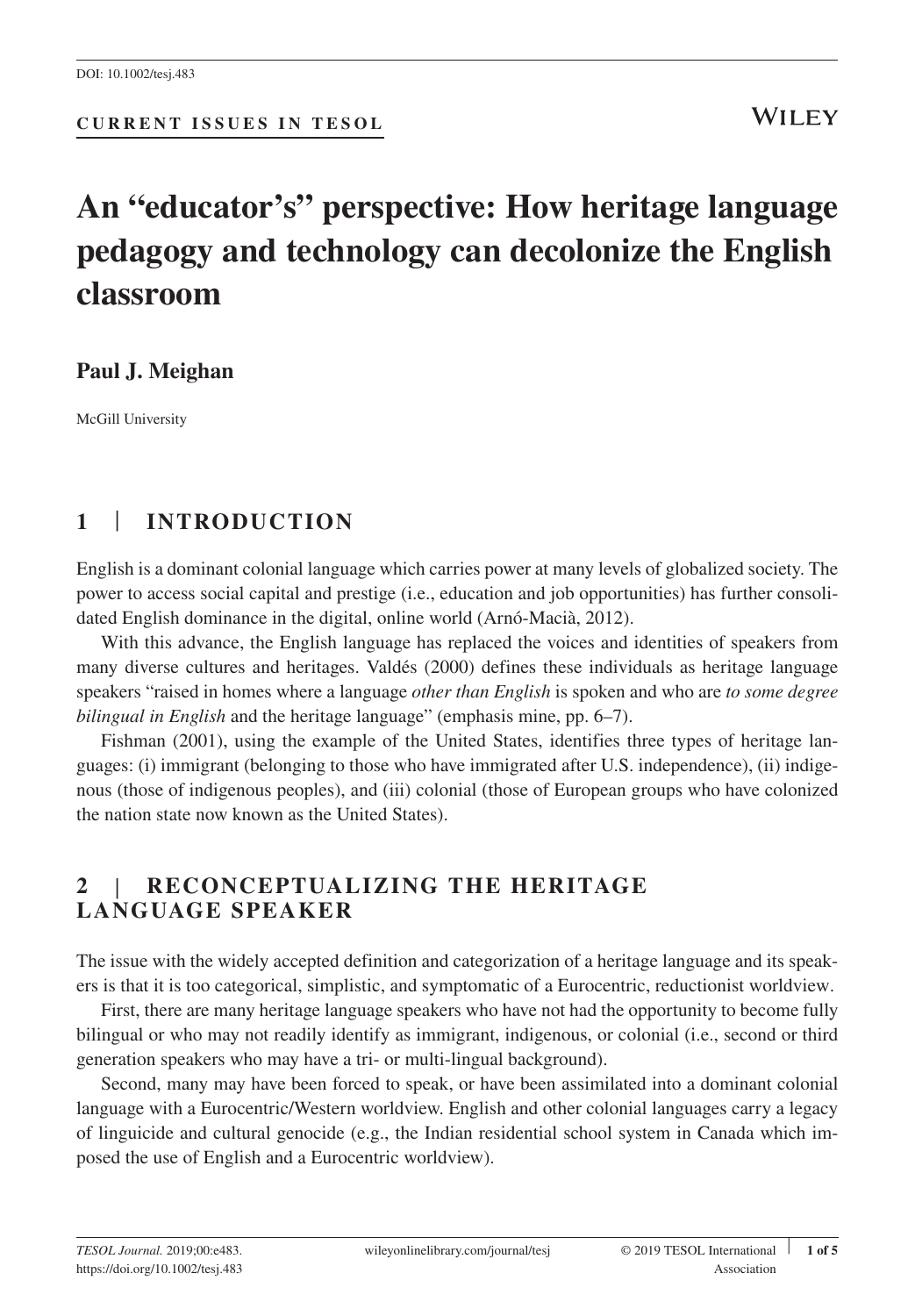In essence, heritage language speakers encompass a myriad of cultures, very distinct languages, and a multitude of traditions across the globe which have survived colonial "erase and replace" educational policies (McCarthy & Nicholas, 2014, p. 107). Simply put, dichotomizing the ideal of a heritage language/speaker with bilingual proficiency milestones and colonial/"other‐than‐English" undertones is problematic (e.g., Seal of Biliteracy inequities; Subtirelu, Borowczyk, Thorson Hernandez, & Venezia, 2019).

Given this complex panorama, there is a need to reconceptualize the heritage language speaker. This article proposes (i) viewing a heritage language as any language which has to some extent been diminished or disenfranchised as a result of another, and (ii) understanding a heritage language speaker as anyone who speaks, or is in the process of reclaiming, an ancestral language which has emotive and cultural significance.

### **3** | **THE HERITAGE LANGUAGE DEFICIT**

With this view of a heritage language speaker and colonial history in mind, our monolingual, "English only" classrooms can, even unwittingly, perpetuate a colonial narrative which silences and marginalizes learner identities as multilingual and multicultural beings. In the mainstream English learning classroom, learner identities and other worldviews are, by default, subjugated to that of the dominant language.

Furthermore, the perception of English as a gateway language to success in a global arena has compounded the negative impact on the use of heritage languages and the formation of heritage language identities (Cummins, 2005). Beginning in adolescence, some heritage language speakers experience "desire to integrate into the target culture … so strong that there is apathy toward or even rejection of the heritage culture and language" (Tse, 1998, p. 25). In other words, the aspiration to assimilate into the dominant culture and language is accelerated by monolingual English classroom environments, particularly those which endorse an "English only" policy and high‐stakes standardized testing (Cummins, 2005).

Cho, Shin, & Krashen (2004) also found that as heritage language speakers age and progress through monolingual English schools, heritage language use decreases (p. 24). Cummins (2005) notes that heritage language use in the mainstream classroom is "viewed as either irrelevant or as an impediment to the learning of English and overall academic achievement" (p. 585). In short, heritage languages and their speakers are "viewed through a deficit lens" (Little, 2017, p. 4) in mainstream education and their identities will continue to be compromised in a monolingual English classroom, arguably another example of "erase and replace" educational policy.

#### **4** | **THE BRIDGE OF TECHNOLOGY**

So, what can we do to avoid "erase and replace" policies and allow our learners to thrive as multifaceted individuals with experiences to share and identities to cherish? One of the less-researched answers is technology. In the 21st century, more digital and online technologies are being incorporated into our day‐to‐day lives, and many of our learners have grown up in a digital culture.

Despite the dominance of English, the pervasive digital panorama has also opened up a communicative space and given greater visibility for heritage languages. Technology creates opportunities for the growth of online learning communities which provide heritage speakers with facilitated access to multimodal (audio, visual, video and print) resources.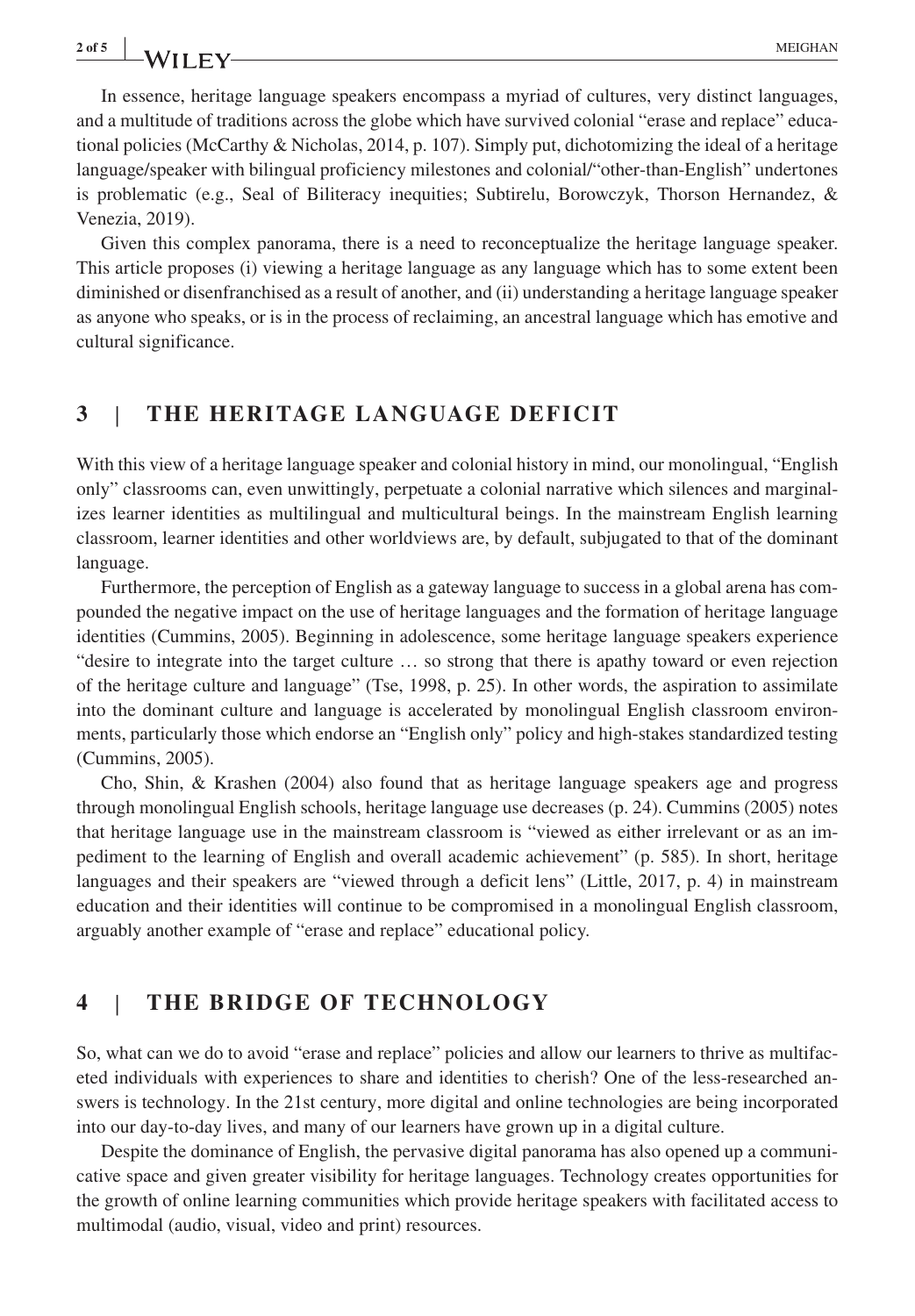Moreover, technology use can assist in developing heritage language literacy and may help heritage speakers connect with their cultural identities, family abroad (Little, 2017, 2019) and develop self‐esteem (Eisenchlas, Schalley, & Moyes, 2016). As stressed by Arnó‐Macià (2012), "technology provides new opportunities for immersion in real situations, which are … realistic in the communities that are emerging in virtual environments" (p. 94). In a nutshell, we can harness the potential of technology to bridge the heritage language deficit.

### **5** | **BRIDGING THE "PAST" AND THE "FUTURE": HOW HERITAGE LANGUAGE PEDAGOGY AND TECHNOLOGY CAN DECOLONIZE ENGLISH LANGUAGE INSTRUCTION**

Monolingual teaching methods which restrict the use of heritage languages should be questioned in order to decolonize the classroom (e.g., problematicize the status quo), promote social justice, and implement transformative pedagogical strategies (e.g., García & Otheguy, 2019).

First, technology use can be a strategy to facilitate cross-language transfer. There are instances where technology is viewed under a negative light or as a distraction (i.e., students using cellphones to text or use social media). However, in a positive light, these personal communications are new forms of textual and virtual interactions across diverse sociolinguistic spheres. These technological interactions should be explored and permitted in our classrooms because they are integral to our learners' lives and assist in the development of multiliteracies (i.e., visual and digital literacy).

Second, technology as a pedagogical strategy can also help us to decolonize our classrooms. The English as a second or foreign language (ESL/EFL) classroom is a political microcosm (Pennycook, 2001): How we and our students see the world and how we implement pedagogy (such as the idea of a monolingual English, technology‐free classroom with a colonial, assimiliationist agenda) are political acts. We should allow our learners to explore the affordances of technology through their heritage lens, their own worldview and ways of languaging (e.g., translanguaging; García & Otheguy, 2019). Punishing any use of technology or heritage language (i.e., "English only in the classroom and no cellphones, please!") is impractical, detrimental to the overall learning environment, and a colonial practice.

Third, given the complexity in our English learning classroom, there is a need for a heritage language pedagogy which fully accommodates all languaging and ancestral lifeways. A heritage pedagogy provides a safe space for our learners' identities to be explored and navigated in an era of "under siege bilingualism" and Trumpism (Macedo, 2019, p. 7). For example, let's ask our learners: Which views are advantaged, silenced, or frankly ignored in this article on Facebook? Does this video or meme privilege a manufactured white, English "native-speaker" with a standard accent?

Although we cannot [sigh] change everything, there is an immediate need for a "present" framework or a toolkit which allows learners to bridge the "past" (ancestral languages and cultures) and the "future" (technology). In this manner, we can assist in the creation of a multilingual, multimodal space where technology assists in the present-day reclamation of heritage cultures and languages. We can also facilitate more meaningful, real‐life interactions while learners acquire English in the classroom.

## **6** | **IMPLEMENTING A HERITAGE LANGUAGE PEDAGOGY THROUGH TECHNOLOGY**

Heritage language pedagogy and technology can allow our learners' multilingual and multicultural identities to flourish where they can (i) question the status quo, (ii) tell their own stories, (iii) create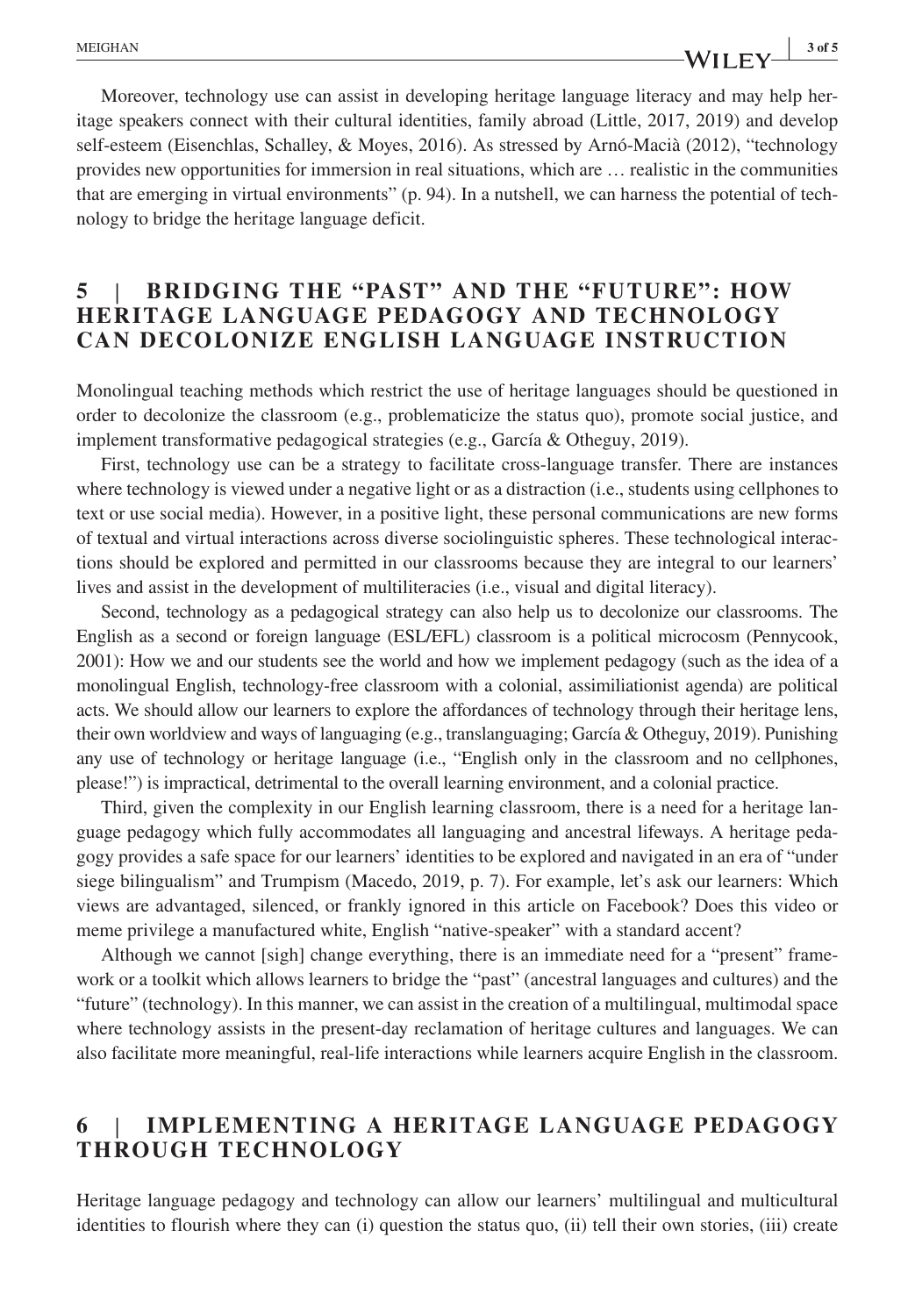**4 of 5 <sup>|</sup>** MEIGHAN

their own graphic and visual representations of their reality, and (iv) share experiences, all while implementing multiliteracies, critical literacy, and multimodality.

Adult learners in my "intermediate" postsecondary English for a academic purposes (EAP) classroom have used technology as part of a heritage pedagogy in various ways. For example, they have researched their family or community histories online. They have expanded on their understanding of contrasting worldviews to construct narratives, such as a Google Doc learner reflection log on indigenous knowledges as a way to combat the climate crisis. The online learner reflection log, in response to the "educator's" questions, allows multilingual learners to evaluate to what extent their personal worldview corresponds with the dominant one portrayed in a written or spoken text. They then reflect on how the dominant worldview impacts greater society (e.g., the colonial view of water as a product as opposed to the indigenous view of water as a spirit). Classmates can then comment on each other's Google Doc and share their own worldview or perspective.

Learners have also created storyboards, graphic novels, blogs, and YouTube videos to respond to articles. Learners have used technology autonomously to consolidate both English language acquisition and ancestral ties. For example, in our "intermediate" classroom, we have used online bilingual dictionaries to explore English words such as *globalization* through a heritage/decolonial lens. Learners assess who is globalizing whom, whether the English definition has a positive or negative bias, and how the English term compares with the meaning/nondominant worldview in their heritage language.

In conclusion, it is important to trust in the transformative learning process by allowing decolonial thinking and heritage interactions to develop naturally. A heritage language pedagogy provides a safe space for learners to actively reflect on their experiences with ancestral and present-day cultural artifacts (e.g., texts, videos, or the colonial idea of a "standard" ethnocentric, nation-bound language). In this fashion, learner identities can avoid further minoritization in a Eurocentric system of knowledge and colonial ideologies. Heritage language pedagogy and technology matters because learners are free to explore their "past," "present," and "future" multilingual/multicultural identities in a decolonized, multimodal classroom.

#### **7** | **THE AUTHOR**

Paul John Meighan is of Scottish‐Irish Gaelic heritage and is a PhD student at McGill University. His research encompasses heritage and decolonizing pedagogies in language education, ecological approaches in teaching methods, sustainability in education, and Indigenous language revitalization.

#### **REFERENCES**

- Arnó‐Macià, E. (2012). The role of technology in teaching languages for specific purposes courses. *Modern Language Journal*, *96*, 89–104. <https://doi.org/10.1111/j.1540-4781.2012.01299.x>.
- Cho, G., Shin, F., & Krashen, S. (2004). What do we know about heritage languages? What do we need to know about them? *Multicultural Education*, *11*(4), 23–26.
- Cummins, J. (2005). A proposal for action: Strategies for recognizing heritage language competence as a learning resource within the mainstream classroom. *Modern Language Journal*, *89*, 585–592.
- Eisenchlas, S. A., Schalley, A. C., & Moyes, G. (2016). Play to learn: Self‐directed home language literacy acquisition through online games. *International Journal of Bilingual Education and Bilingualism*, *19*(2), 136–152. [https://doi.](https://doi.org/10.1080/13670050.2015.1037715) [org/10.1080/13670050.2015.1037715](https://doi.org/10.1080/13670050.2015.1037715).
- Fishman, J. (2001). 300‐plus years of heritage language education in the United States. In J. K. Peyton, D. A. Ranard, & S. McGinnis (Eds.), *Heritage languages in America: Preserving a national resource* (pp. 81–89). Washington, DC: Center for Applied Linguistics.